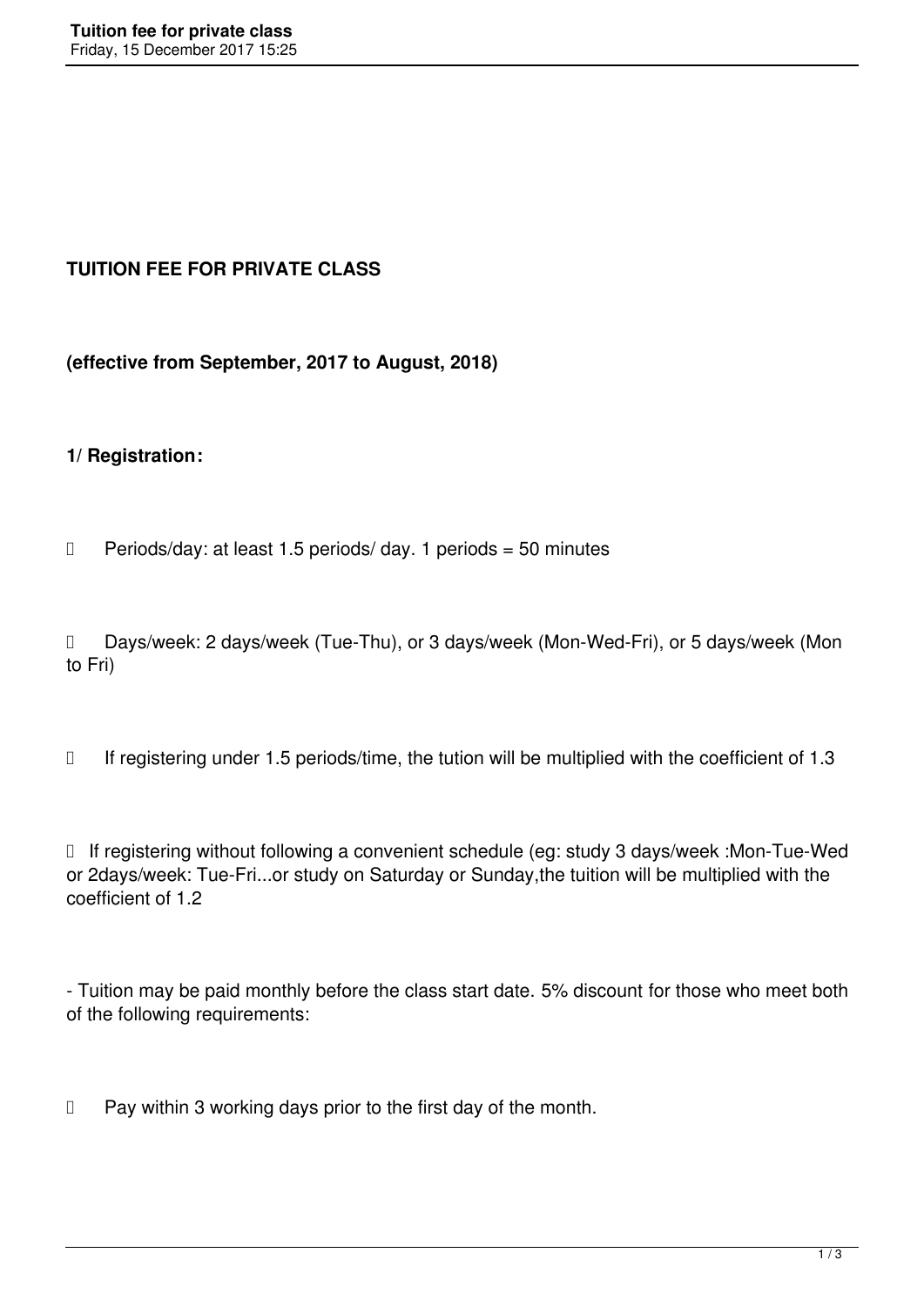$\Box$  Pay 40 periods / a month at a time or pay in full for all working day of the month.

 $\Box$  Tuition will not be refunded under any circumstances.

### **2/ Tuition for on-campus classes (VND)**

| <b>Students/class</b> | Tuition (VND)/period/class Tuition (VND)/special subject/class |
|-----------------------|----------------------------------------------------------------|
|-----------------------|----------------------------------------------------------------|

#### **General**

#### **Vietnamese**

**Specialized**

#### **Vietnamese**

**Special Subject of 2 periods**

### **Special Subject of**

### **4 periods**

| 3.200.000 |
|-----------|
| 3.200.000 |
| 3.700.000 |
| 4.400.000 |
| 5.000.000 |
| 5.400.000 |
| 5.400.000 |
|           |

## **-Tuition for off-campus classes is ted based on the tuition multiplier as follows:**